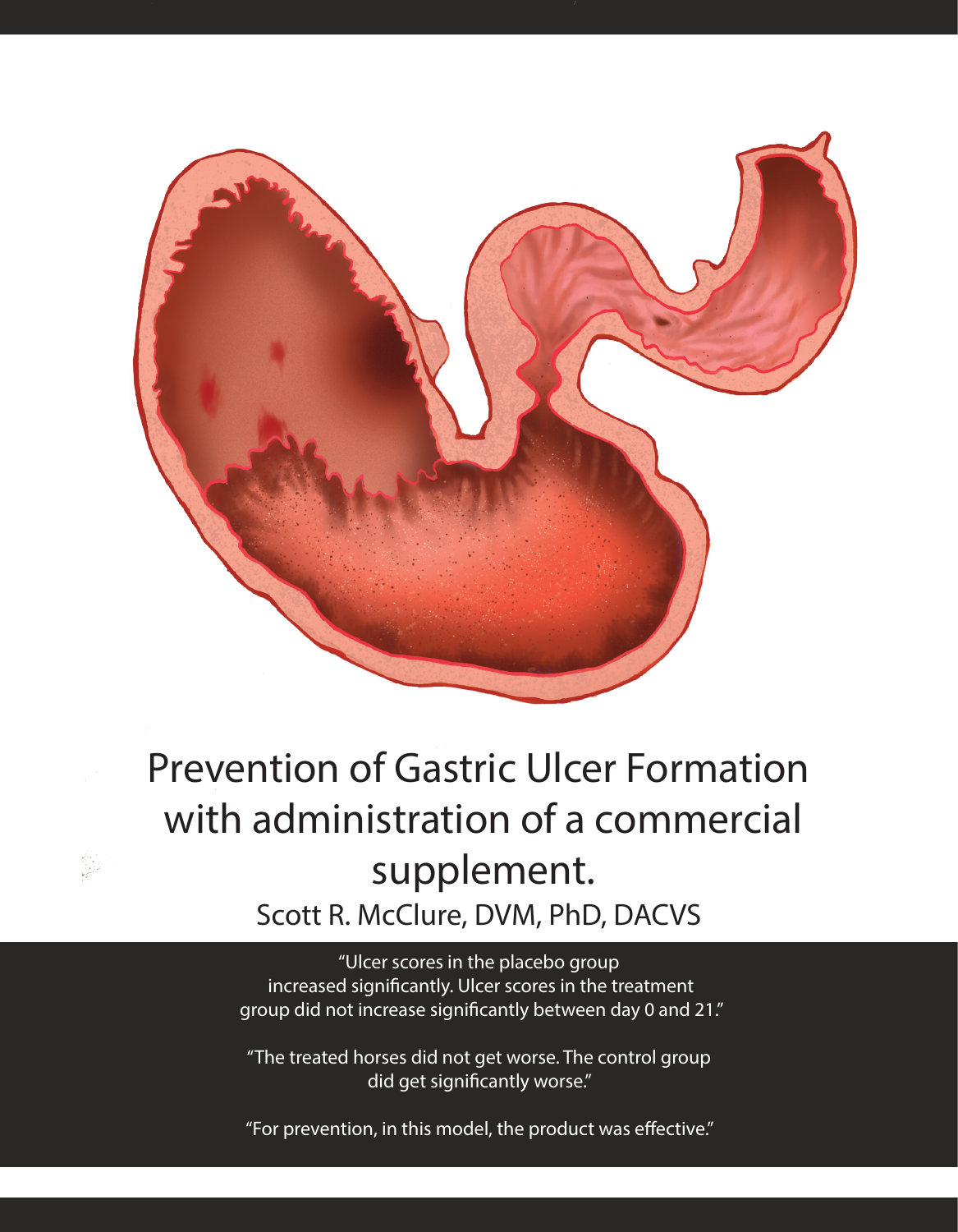The objective of the study was to determine the value of U-7™ Gastric Aid for the prevention of formation of gastric ulcers in Thoroughbred horses in moderate exercise over a 21 day period.

## Materials and Methods

Twenty Thoroughbred horses at a private training facility in Iowa that were to be subjected to breaking and routine training activities were enrolled. Horses were housed in the same individual stalls or paddocks throughout the study period. Rations were typical for horses on the farm, each horse received approximately 9 pounds of a 12% protein sweet feed and 20 pounds of a grass/alfalfa hay a day. Water was provided in buckets ad libitum. Horses treated with an anti-ulcer product within 2 weeks of the start of the trial or with any disease or injury or that were fractious or otherwise unsuitable were excluded.

Gastroscopy was performed on each horse on Day 0 in order to select horses without ulcers (i.e. score 0) and conducted again on all horses on Day 21 at the conclusion of the trial. Horses were sedated with 7 mg of detomidine and 5 mg butorphanol and lightly restrained in stocks with a twitch for the endoscopic ex- aminations. Horses were fasted for a minimum of 8 hours and water was removed at least 2 hours prior to endoscopy. The entire squamous mucosa and the majority of the glandular portions of the stomach were visualized in all horses. Gastric lesion severity was scored as follows:  $0 =$  intact mucosal epithelium (can have reddening and/or hyperkeratosis),  $1 =$  small single lesion or small multifocal lesions,  $2 = \text{large single lesion or large multifocal lesions}, 3 = \text{extensive}$ (often coalescing) lesions with areas of apparent deep ul- ceration. Reddening and hyperkeratosis were recorded as present or absent. The endoscopist was blinded as to group assignment.

Twenty horses found to be ulcer free were enrolled. All horses that met criteria were weighed, a fecal sample obtained for elisa test for hemoglobin and albumin within the feces (SUCCEED), and blood ob- tained for a complete blood count (WBC, RBC, Hemoglobin, Hematocrit, MCV, MCH, MCHC, Platelets, Neutrophils, Band Neutrophils, Lymphocytes, Monocytes, Eosinophils, Basophils, RDW, Nucleated RBC, Fibrinogen,) and serum chemistry analysis (Sodium, Potassium, Chloride, Bicarbonate, Calcium, Phos- phorus, Magnesium, BUN, Creatinine, Glucose, Total Protein, Albumin, AST, Creatine Kinase, Alkaline Phosphatase, GGT, Total Bilirubin and Anion Gap). The same data was obtained from each horse again on day 21.

These horses were allocated into treatment and placebo groups based on stall/paddock location within the facility, age, weight and sex, respectively by a person that was not responsible for any observations or treatment administration. The treatment was given (2 oz orally) twice a day to ten horses and a placebo solution consisting of 99% water with FD&C green food coloring, xanthan gum, potassium sorbate, citric acid and a food grade artificial apple flavoring was administered in an equal volume at the same time. The treatment and placebo were in plain white 1 gallon containers marked only by a letter. The code iden- tifying which were treatment and were placebo remained with personnel not performing observations until the completion of the study.

Treatments were administered prior to the morning and evening feeding. Treatment lost during adminis- tration and palatability was noted by the person who administered the treatment, who remained blinded. Palatability was subjectively evaluated. Horses were observed twice daily and any clinical signs of illness recorded. No additional medications were administered.